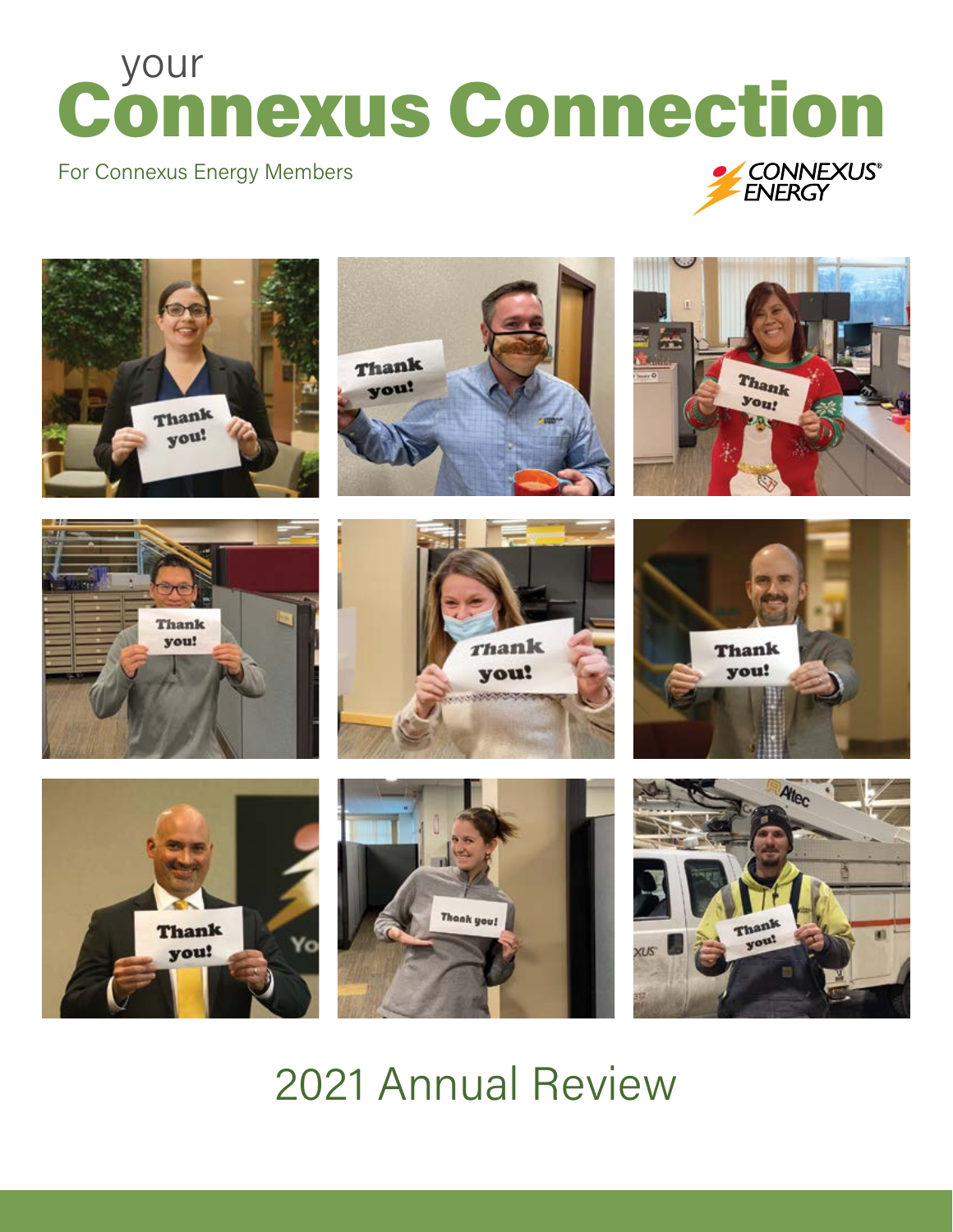# Your elected **Board of Directors**



**Fran Bator** Chair East Bethel



**Mark Ethen** Vice Chair Blaine



**Gordon Westerlind** Secretary/Treasurer Big Lake



**Michael Cady** Asst. Secretary/Treasurer Blaine



**Kenneth Fiereck** Clear Lake

#### **CONTACT US**

**Phone**

Services/Outage: 763.323.2650

#### **Online**

Website: connexusenergy.com Email: info@connexusenergy.com Facebook: facebook.com/connexusenergy Twitter: @connexusnews

#### **Address**

14601 Ramsey Blvd. Ramsey, MN 55303

*Connexus Energy is an equal opportunity/ affirmative action employer.* 



**Donald Holl**  Forest Lake



**Shelly Peterson** Nowthen



**Peter Wojciechowski** Ham Lake

#### **2021 EXECUTIVE LEADERSHIP**

**Greg Ridderbusch,** President and Chief Executive Officer **Brian Burandt,** Vice President, Power Supply and Business Development **Don Haller,** Vice President, Members **Mark Koplin,** Vice President, Technology **Nick Loehlein,** Vice President, Electric Operations **Linda Maegi,** Vice President, Employee Services **Yan Paul Martinez,** Chief Financial Officer and Vice President

your most powerful membership®

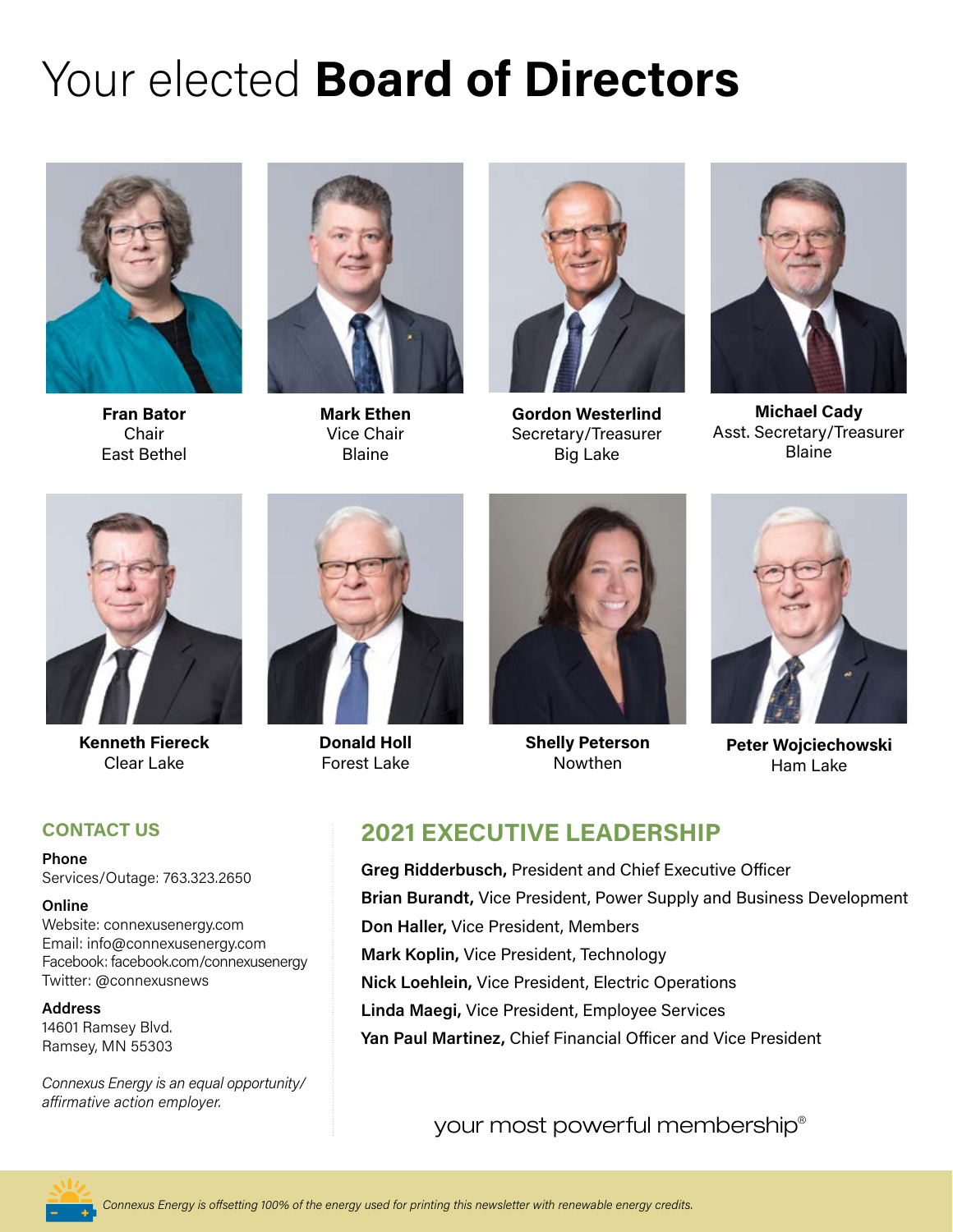# 2021 at a **glance**



**5 years**  Five consecutive years with no rate increases.

**2% - 4%** Connexus rates remain lower than Xcel.

**\$ 8 million** Paid in Cash Back to members.

**\$ 263 million** Annual revenue.

## **\$ 2 million**

Employee cost-savings ideas saved more than \$2 million in operating costs.

**1st place**  National first place winner in grid reliability.

## **141,000 members**

91% residential, 9% commercial industrial.

**\$ 130 million**

Cumulative Cash Back paid over 50+ years.

**2 billion**  Annual kilowatt hours in energy sales.

### **61%**

Growth for members signing up for electric vehicle charging special rate.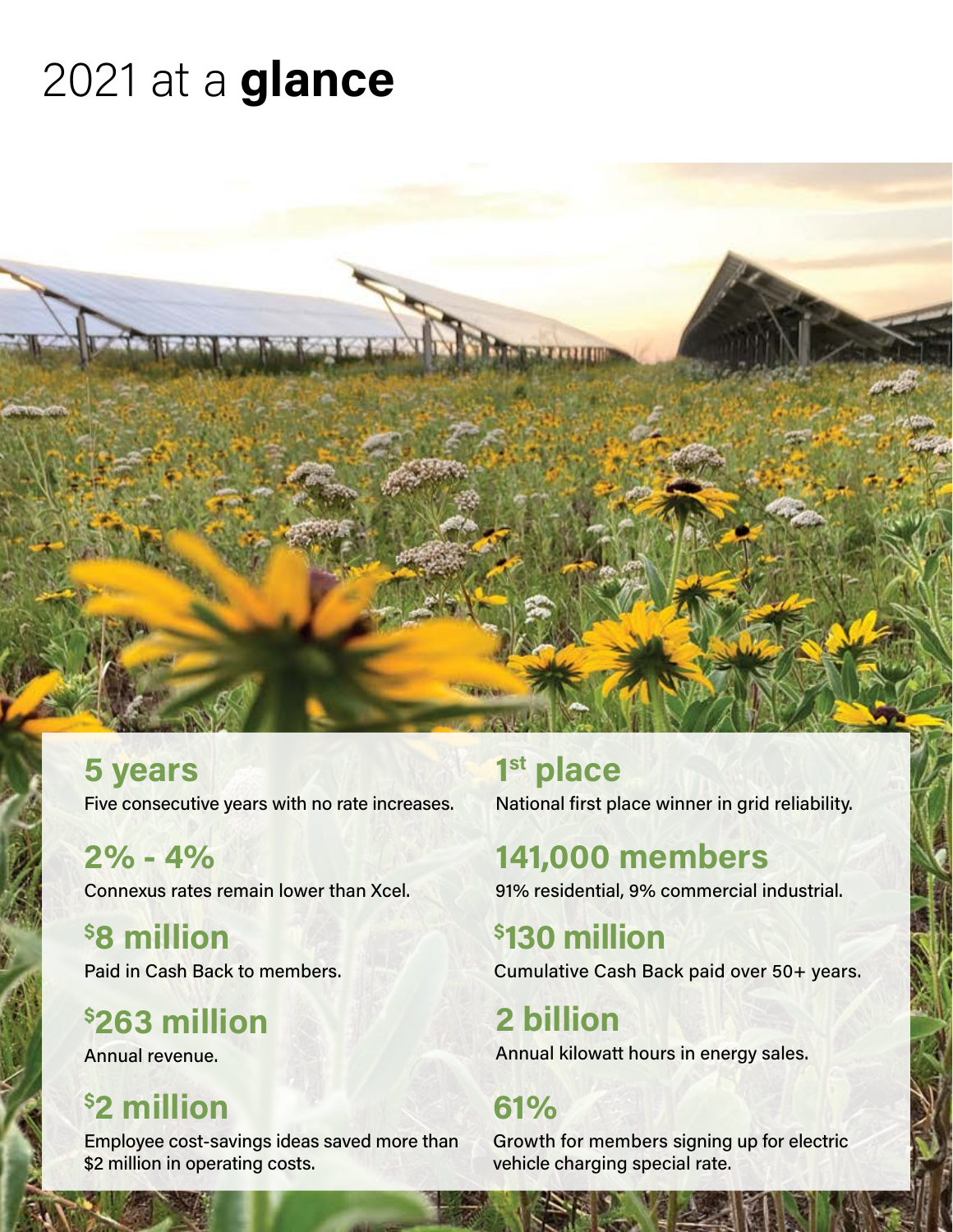## Message to our **members**

## **SELEVATE**

Annual reviews are commonly used for looking back, but Connexus, as your most powerful membership®, also looks forward to elevate our ambitions of service to you, to elevate the modernization of the electric energy business, and to elevate our care for community.

As one of the nation's first 100 electric cooperatives, Connexus Energy was started with a unanimous vote of members in 1937. And while there have been many unanimous votes since then, in 2021 the Board voted as one, in favor of pursuing power supply alternatives — an action that is elevating us to the next level in serving our membership with increased flexibility in our purchasing options as well as competitive pricing for our next 80+ years of service.

We gathered with members and community leaders last summer to celebrate local investments and the power of membership with a ribbon-cutting ceremony for Sunflower I and II, our newest solar projects near Princeton and St. Francis. Saving costs while greening the grid, Connexus Energy is now locally harvesting over 20 megawatts, enough to power more than 2,800 homes. We also applaud members who express their commitment to greening the grid through energy conservation, investing in their own rooftop solar panels, or joining our new Renewable Energy Club. And not to worry, there is plenty left — more than 1.7 million megawatts of sunshine is delivered to our service territory most days.

The basics — affordability, reliability, safety, sustainability, savings programs, and financial strength — pair with 2021 growth taking us past 140,000 member accounts. The progressive refresh and modernization of our resilient electric grid, the hard work of staff, line workers, meter techs, member service agents, accountants, engineers, and more is enabling Connexus to provide a fifth consecutive year of no rate increases in 2022.

An electric cooperative isn't all electrons and wires. In 2021, we were humbled by recognition for how we strike a balance between affordable electricity, agriculture, and environment. Award-winning filmmaker Jesse Roesler produced a short documentary, "Pollinators, Prairie, and Power," relating the story of Connexus Energy's proactive decision to ensure productive use of the land under and around our solar arrays. Our pollinator-friendly projects benefit nearby crops, and we work with partners like Bare Honey. Stop by our front desk to purchase a jar of honey, with all proceeds going to charitable purposes.



**5 years no rate increase**



And these modernizations are just in time. No less than six different major auto makers launched major advertising campaigns for new electric vehicles in the last few weeks — it's exciting something as old as electricity is being elevated to coolness again. We're ready for it and so are you. In 2021, nearly twice as many Connexus members as the previous year signed up for our special electric vehicle charging rate.

Connexus is leveraging the best new electrical and grid tools to provide innovative programs like Peak-Time Rebate that save you money and additional services that put control into your hands such as the new Connexus App for your mobile phone.

So, we briefly reflect on accomplishments of the past year and the heritage from the decades. We are most grateful to elevate our vision and hearts serving all members of Connexus Energy.

**Greg Ridderbusch** President & Chief Executive Officer

Frances E. Bato

**Fran Bator** Board Chair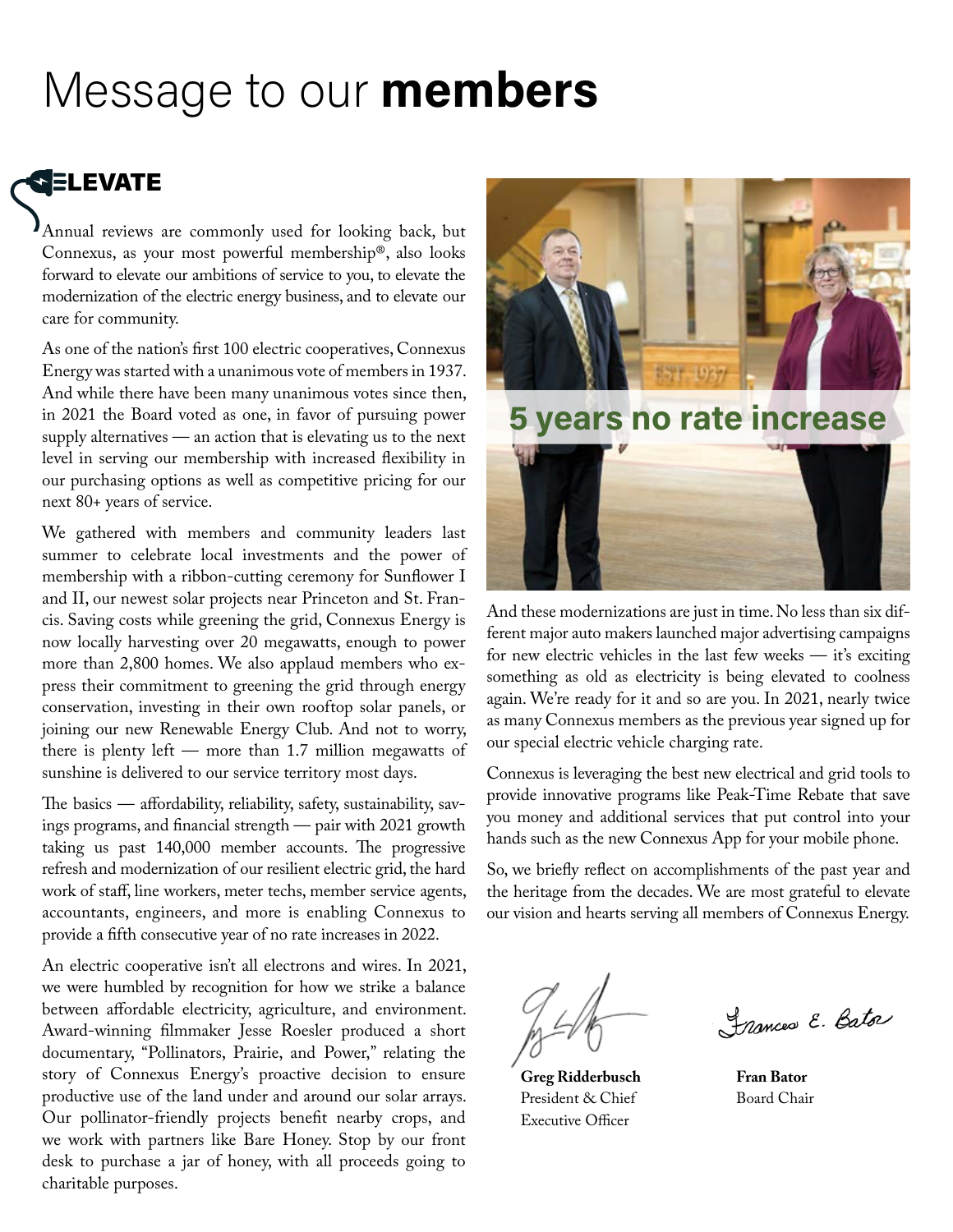# 2021 **highlights**

### End of credit card fees

We've heard from our residential members – you like the convenience, as well as the perks, points, and airline miles that come with paying with a credit card. For residential members, we've made paying your Connexus Energy bill even easier and eliminated all credit card fees.

### **Reliability**

In a year with numerous weather-impacts on energy infrastructure as well as public health challenges, Connexus Energy's proven electric service reliability was recognized with a national award. From system engineers to field designers to lineworkers, the staff of Connexus Energy are working for our members to build and maintain a resilient electric grid.



### Flexibility to provide flat rates

Over the last four years, Connexus has held the line and had no rate increases — in part, because of some flexibility in our wholesale power agreement. Supported by a unanimous vote of Connexus Energy's Board of Directors, we are working proactively to negotiate a new wholesale power agreement that gives us even more flexibility and cost control into the future.



#### Cash Back for members

Paid more than \$8 million in Cash Back payments to members. Over the past 50+ years, Connexus has paid members more than \$130 million in Cash Back.

### Our greener future

With the grand opening of the innovative Sunflower I and II solar projects in Princeton and St. Francis, we've added new power generation closer to home. These projects not only use leading solar technology, they also provide space for shade-tolerant, pollinator-friendly plants. Over the next several years, these local investments will help reduce wholesale power costs, saving Connexus members millions of dollars.

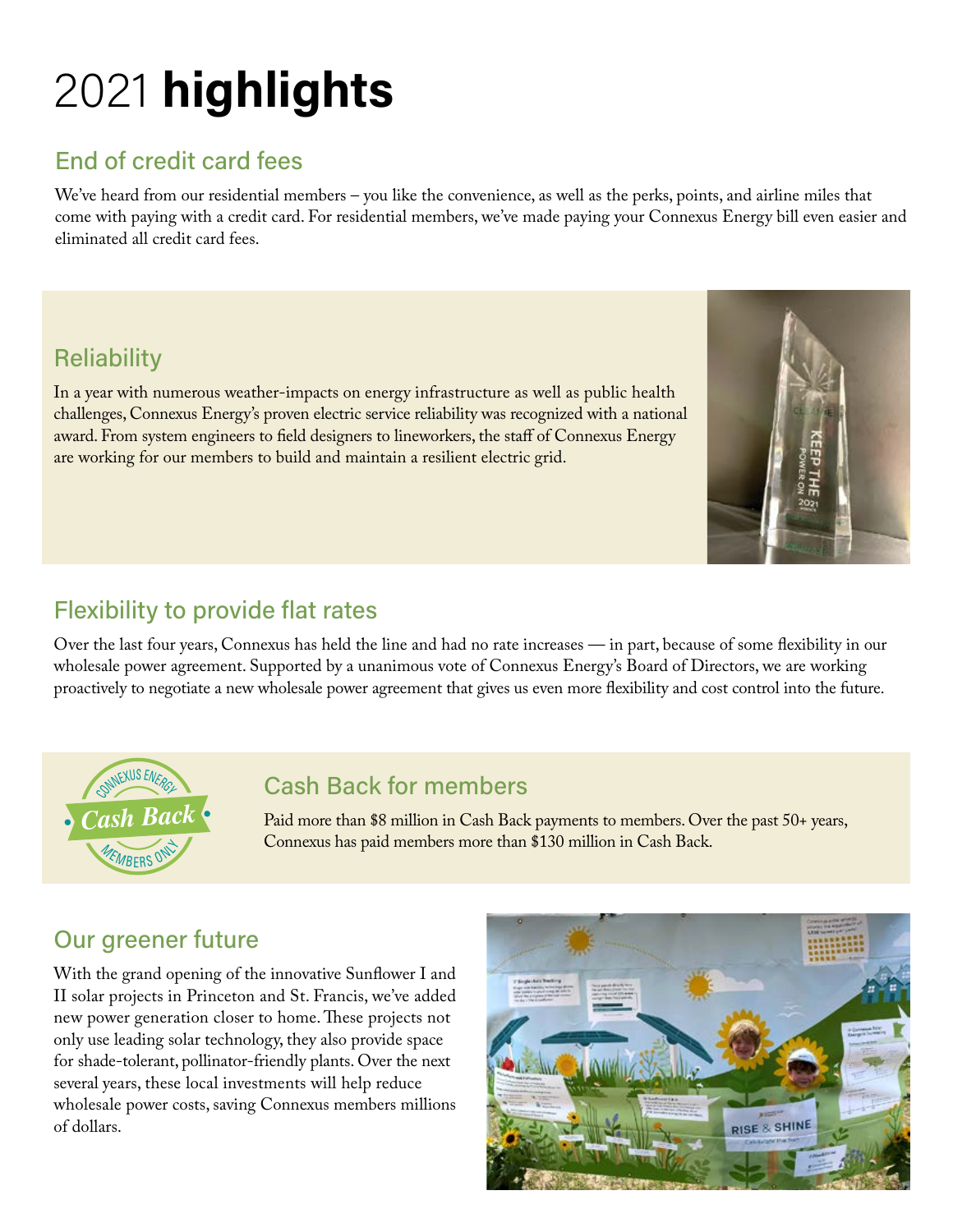# Financial **highlights**

#### **STATEMENTS OF OPERATIONS (in thousands)**

|                                         | 2021                      | 2020                 |
|-----------------------------------------|---------------------------|----------------------|
| Electric Revenue<br>Cost of Power       | 263,275<br>SS.<br>190,903 | \$246,950<br>173,232 |
| Gross Margin                            | 72,372                    | 73,718               |
| Operating Expenses - including interest | 67,577                    | 65,498               |
| Other Non-Operating Income              | 10,704                    | 8,213                |
| Net Margin                              | 15,499<br>S               | 16,433<br>\$.        |

#### **BALANCE SHEETS (in thousands)**

| <b>Assets</b>                                        | 2021           | 2020      |
|------------------------------------------------------|----------------|-----------|
| <b>Utility Plant</b>                                 |                |           |
| Total utility plant                                  | \$402,458      | \$387,223 |
| Less accumulated depreciation                        | (166, 715)     | (157,009) |
| Utility plant, net                                   | 235,743        | 230,214   |
| Other Property and Investments                       |                |           |
| Investments in associated organizations              | 157,061        | 151,516   |
| Other investments                                    | 9,922          | 9,619     |
| Other assets                                         | 33,833         | 35,817    |
| Total other property and investments                 | 200,816        | 196,952   |
| <b>Current Assets</b>                                |                |           |
| Cash and cash equivalents                            | $\overline{2}$ | 2         |
| Accounts receivable, net                             | 30,628         | 29,981    |
| Material and supplies                                | 4,766          | 3,952     |
| Other                                                | 1,389          | 1,554     |
| <b>Total current assets</b>                          | 36,785         | 35,489    |
| <b>Total Assets</b>                                  | \$473,344      | \$462,655 |
| <b>Patrons' Equity and Liabilities</b>               |                |           |
| Patrons' Equity                                      | 219,733<br>\$  | \$212,662 |
| Long-Term Debt, Less Current Maturities              | 158,992        | 160,856   |
| Other Long-Term Liabilities, Less Current Maturities | 33,558         | 23,190    |
| <b>Current Liabilities</b>                           |                |           |
| Accounts payable                                     | 33,331         | 35,984    |
| Member deposits                                      | 1,837          | 1,819     |
| <b>Accrued liabilities</b>                           | 13,648         | 12,598    |
| Debt due within one year                             | 12,245         | 15,546    |
| <b>Total current liabilities</b>                     | 61,061         | 65,947    |
| <b>Total Patrons' Equity and Liabilities</b>         | \$473,344      | \$462,655 |

*The complete audited financial statements can be viewed online at connexusenergy.com.*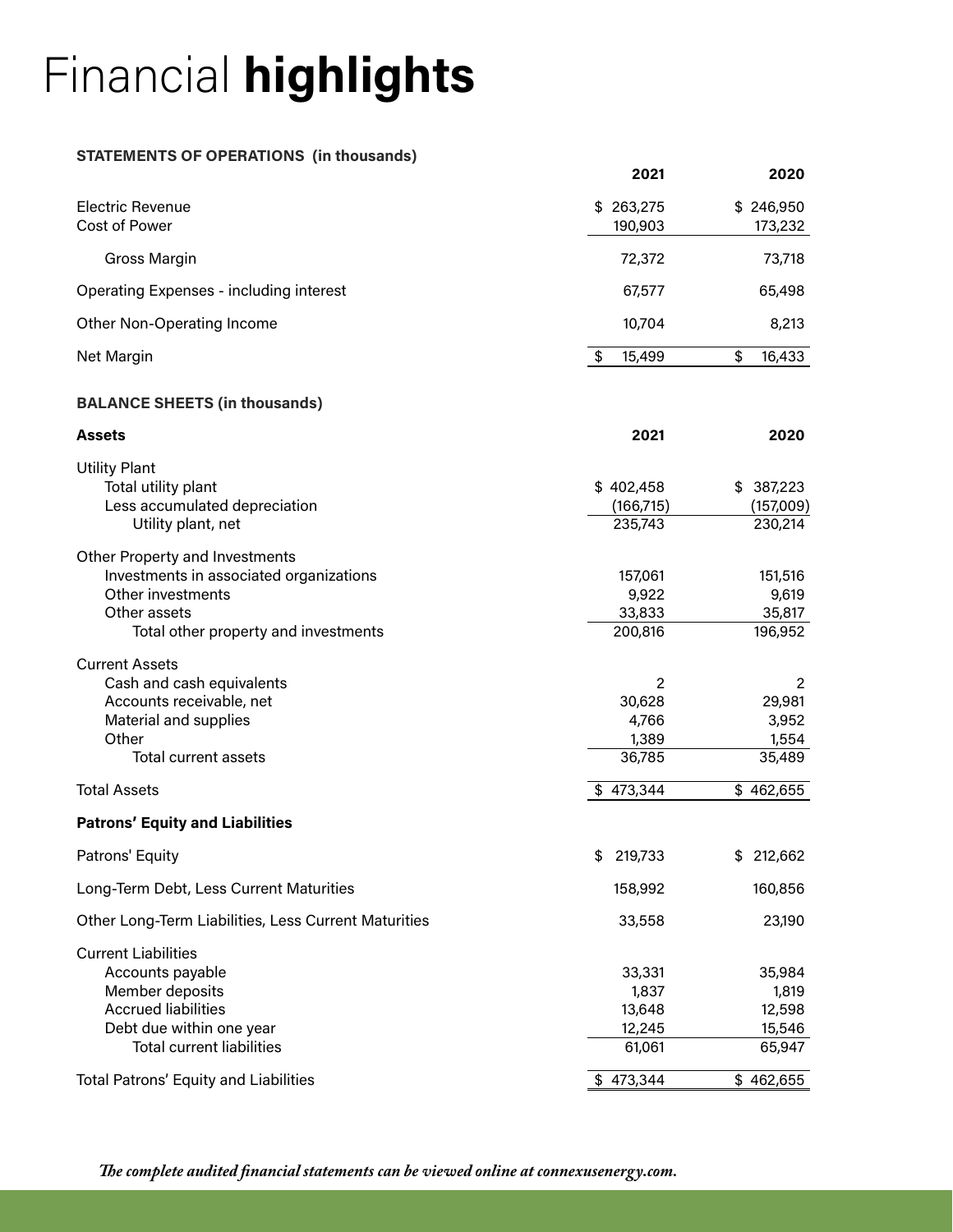# The Connexus Energy **Foundation**



The Connexus Energy Foundation<sup>SM</sup> began operating in 2020 as part of our long-term plan for community giving. Funded with unclaimed Cash Back from former members, we proudly support organizations providing services across our service area. Our primary areas of support include youth and education, community services, economic development and commerce, and environmental stewardship.

### \$330,000 to our communities

### 2021 Donations (\$500+)

A Place for You Achieve Services, Inc. Acres for Life - Therapy & Wellness Center Alexandra House American Red Cross - Greater MSP Chapter Anoka County Brotherhood Council Anoka County Child Abuse Prevention Council Anoka Halloween Parade Anoka Hennepin Educational Foundation Anoka Hennepin School **District** Anoka High School Anoka Ramsey Community College Foundation Anoka Rotary Community **Fund** Anoka Technical College Foundation Anoka Tornadoes Football Booster Club Becker High School Big Lake High School Blaine Community Scholarship Association Cambridge-Isanti High **School** Centennial Area Education Foundation, Inc. Community Aid of Elk River Community Scholarship Foundation - Forest Lake High School Community Table, Inc. Coon Rapids Community Scholarship Program Coon Rapids Rotary Foundation Crohn's & Colitis Foundation Dakota County Technical College Foundation Elevate Hope House Elk River High School Faith in Action in Sherburne County Feed My Starving Children Fishing for Life Fresh Energy Friends of Sherburne National Wildlife Refuge, Inc. Granny's Closet Greater Twin Cities United **Way** Happy Days 5K and Youth Fun Run Hope 4 Youth Humor to Fight the Tumor, Inc. Impact Services Initiative Foundation Isanti MN Firefighters Rodeo Association Kinship Youth Mentoring of Princeton

Lakes Center for Youth and Families Legacy Christian Academy M State Foundation and Alumni Mental Wellness Campaign for Anoka County Mercy and Unity Hospitals Foundation Minnesota State Council on Economic Education Minnesota West **Foundation** Nexus Foundation for Family Healing North Anoka County Emergency Food Shelf Northern Starz Theatre Company Nowthen Heritage Festival PACT Charter School Polycystic Kidney Disease **Foundation** Princeton Scholarship Foundation Dollars for **Scholars** Push for Empowered **Pregnancy** Quilts of Valor Foundation Rise Incorporated Robert & Wilma Burbach Bike Foundation of MN Ruff Start Rescue Rum River Art Center Salvation Army Heat Share

Saving Shepherds of MN Special Olympics Minnesota, Inc. Spring Lake Park High **School** St. Cloud Tech High School St. Francis Elementary Association of Parents and Teachers St. Francis High School St. Olaf College Star Legacy Foundation Stepping Stone Emergency **Housing** The City of Ramsey Foundation The Education Foundation of Forest Lake Area The Food Group Minnesota The Minnesota Hundred Club Volunteers of America Wargo Nature Center White Bear Lake Area Educational Foundation White Bear Lake High **School** WOMN Strong Zimmerman High School